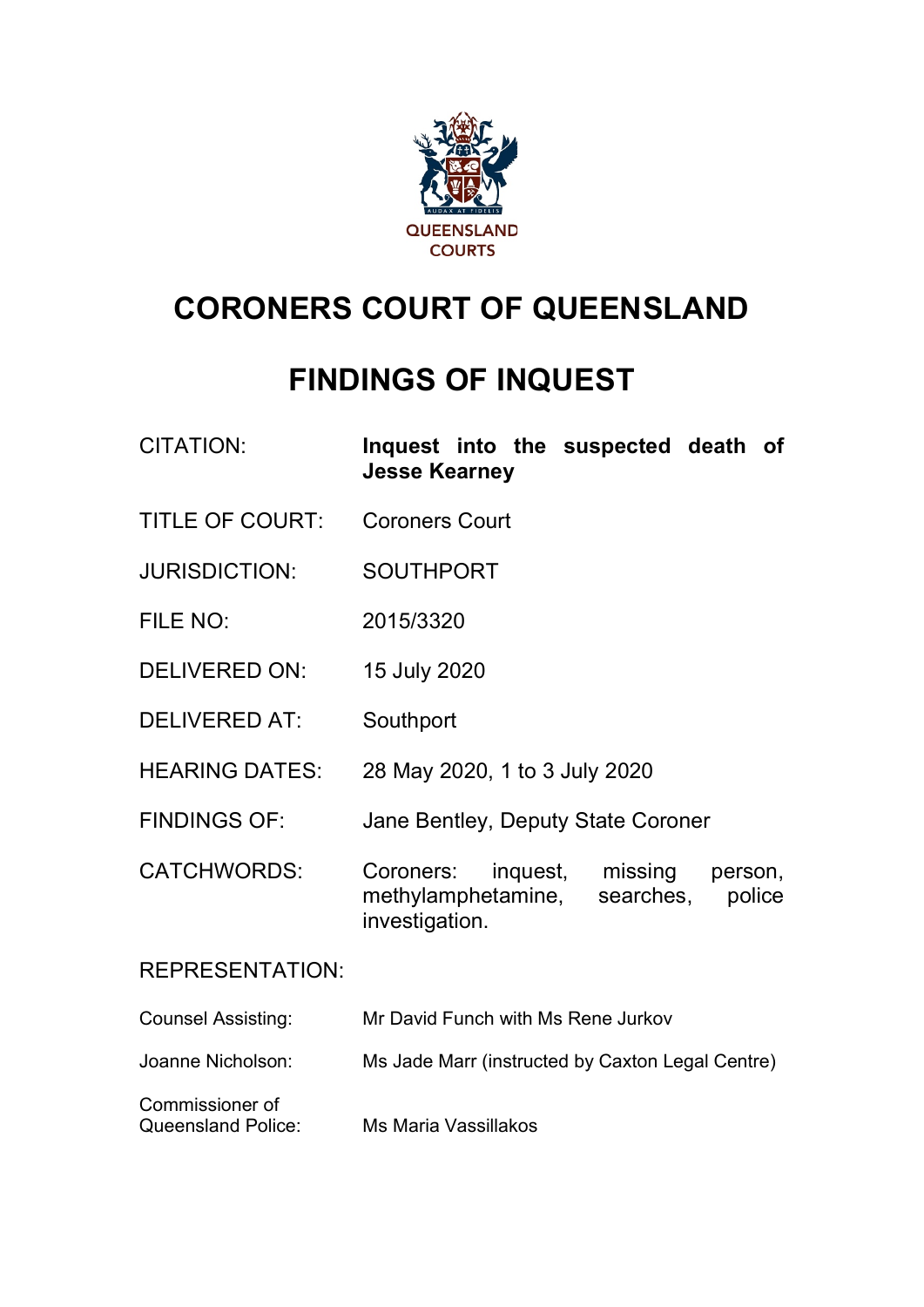# **Contents**

| 15 |
|----|
|    |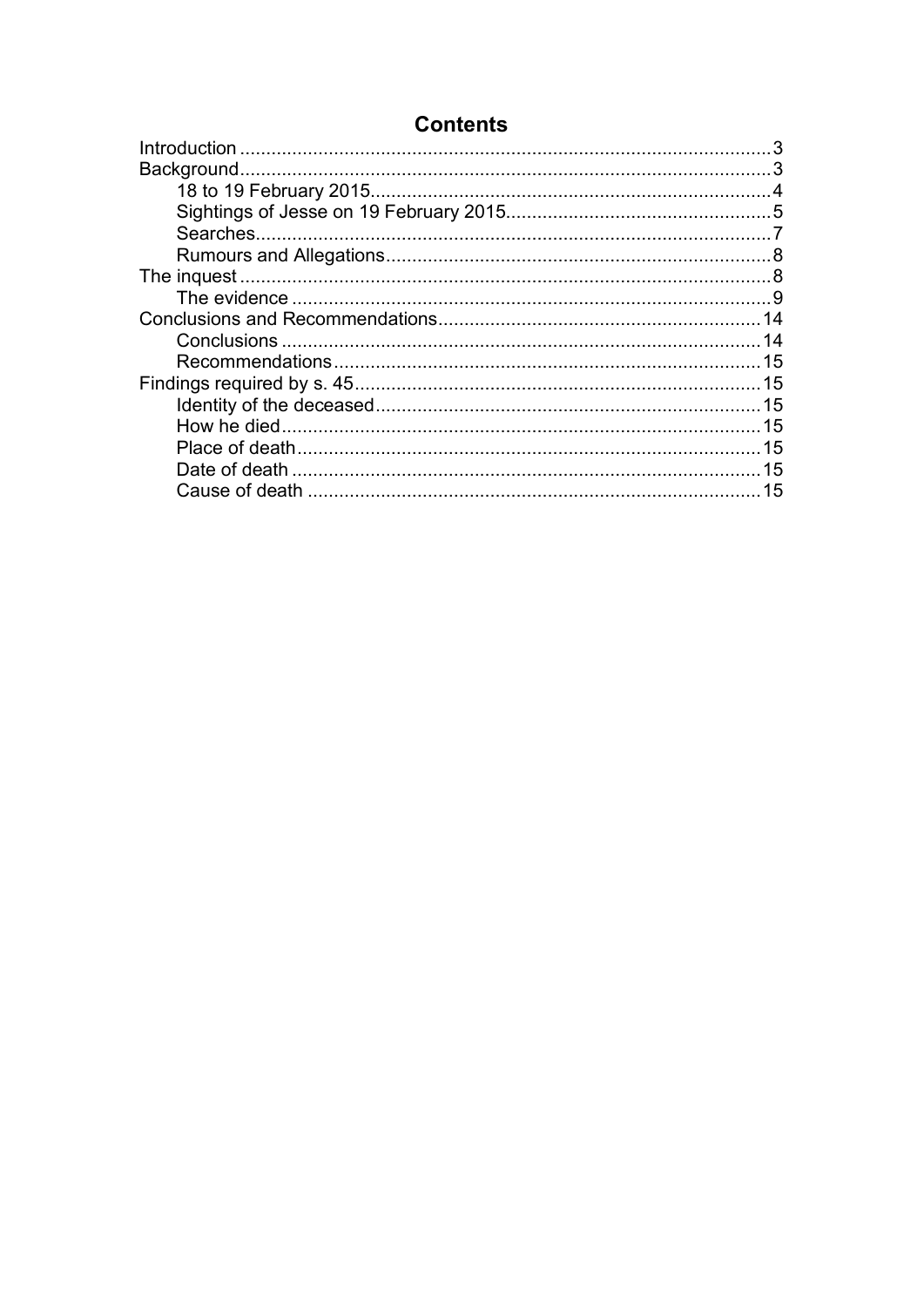# <span id="page-2-0"></span>**Introduction**

- 1. Section 45 of the *Coroners Act 2003* provides that when an inquest is held the coroner's written findings must be given to the family of the person who died, each of the persons or organisations granted leave to appear at the inquest and to officials with responsibility over any areas the subject of recommendations. These are my findings in relation to the suspected death of Jesse Kearney. They will be distributed in accordance with the requirements of the Act and posted on the web site of the Coroners Court of Queensland.
- 2. These findings and comments:
	- a. confirm the death of the person, the identity of the missing person, whether he is deceased and, if so, the time, place and medical cause of his death, as far as can be ascertained;
	- b. consider whether the actions or omissions of any third party contributed to his death; and
	- c. consider whether any changes to procedures or policies could reduce the likelihood of disappearances and/or deaths occurring in similar circumstances or otherwise contribute to public health and safety or the administration of justice.

# <span id="page-2-1"></span>**Background**

- 1. Jesse Kearney was born on 7 December 1986 to Joanne Nicholson and Rory Kearney.
- 2. Jesse was a kind and generous person who loved his family and was much loved by them.
- 3. At the time of his death Jesse was unemployed. He was on unemployment benefits. He had been the victim of a serious car accident in 2007 which left him with significant back injuries.
- 4. Jesse received a large personal injuries payout due to that accident and had purchased the unit he lived in at Nerang Street, Nerang. However, he struggled to meet day to day expenses. Jesse was not depressed or suicidal.
- 5. At the time of his death Jesse had a flat mate, Casey Paterson.
- 6. Mr Paterson said that Jesse had been binging on "ice" (methylamphetamine) for some days prior to his disappearance.
- 7. Jesse was last seen at Tamborine Mountain on the evening of 19 February 2015. Since that time he has not accessed his bank accounts, had any contact with state or government departments or doctors or police and there is no record of him travelling. He has not used his social media accounts. He has not contacted family or friends. He last used his phone at 6.57pm on 19 February 2015.
- 8. Tropical Cyclone Marcia was impacting the weather on Tamborine Mountain on 19 February 2015. Heavy rain and strong wind caused flash flooding and fallen power lines. There was thick fog and poor visibility.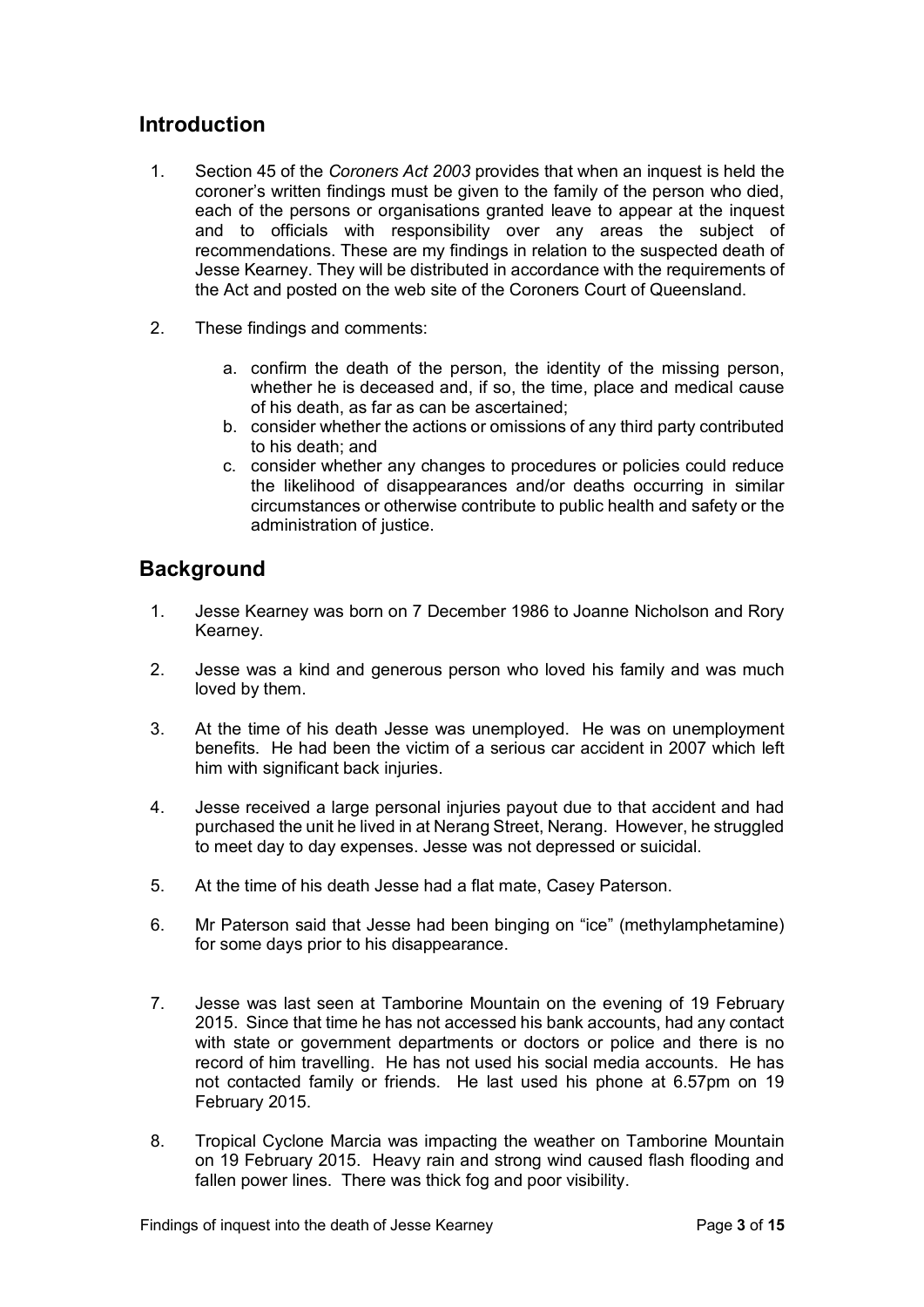- 9. At 8.22pm on 19 February 2015 police from North Tamborine Police Station received information that a male person was behaving erratically in the area around the Tamborine Mountain Golf Course. Police received phone calls from a number of residents who advised that a tall thin male wearing jeans and no shirt and who was covered in grass and mud was approaching people and entering their houses. He was asking for drinks or food or to borrow their cars. He did not appear to be threatening. This person was Jesse.
- 10. Between 8.22pm and 9.42pm police received eight calls about Jesse, however, due to the extremely inclement weather and the fact that Jesse appeared to be hiding from police, officers were unable to locate him.
- 11. On 20 February 2015 Jesse's mother, Joanne Nicholson, contacted police and advised that she had not seen him since 19 February 2015 and she was very concerned for his safety. Ms Nicholson advised police that Jesse used the drug ice and he was drug affected when she last him on 19 February. Jesse was recorded as a missing person and police began searching for him on 22 February 2015.

## <span id="page-3-0"></span>**18 to 19 February 2015**

- 12. Amelia Bull and Jesse were friends having known each other at high school and recently having met up again. On 18 February 2015 Ms Bull visited Jesse at his residence at Nerang. Later that day, Shannon Fawcitt and his girlfriend, Kelly-Anne Thompson, attended Jesse's residence. Jesse asked Mr Fawcitt to drive them up to Ms Bull's house. Mr Fawcitt agreed.
- 13. Mr Paterson was home at about 2am on 19 February and he saw Ms Bull and Jesse leave the unit with Ms Thompson and Mr Fawcitt.
- 14. They drove back to Ms Bull's house arriving there at about 2.30am on 19 February 2015. Mr Fawcitt and Ms Thompson stayed there until they left about 6am on 19 February 2015 to return to the Gold Coast. All four stayed awake all night. Jesse and Ms Bull smoked ice and cannabis.
- 15. After they left Ms Bull called RACQ to jump start her car. She and Jesse then drove to Ms Nicholson's house at Palm Grove Avenue, Eagle Heights. They arrived there at about 10am.
- 16. Ms Nicholson noted that both Jesse and Ms Bull appeared to be under the influence of drugs. She asked them to leave. They left about 10.05am.
- 17. Jesse was wearing long black pants, shoes and a short sleeve black "Dexter" brand T-shirt.
- 18. As it was a very rainy day they went and hired some DVD's and then went back to Ms Bull's house and watched the movies.
- 19. In the afternoon Ms Bull and Jesse picked up Ms Bull's daughter from school and dropped her at Ms Bull's mother's house (Karen Bull). Ms Bull had a doctor's appointment which she attended at 4pm.
- 20. While Ms Bull was at the doctor Jesse walked back to Ms Nicholson's house. He told Ms Nicholson that he felt paranoid.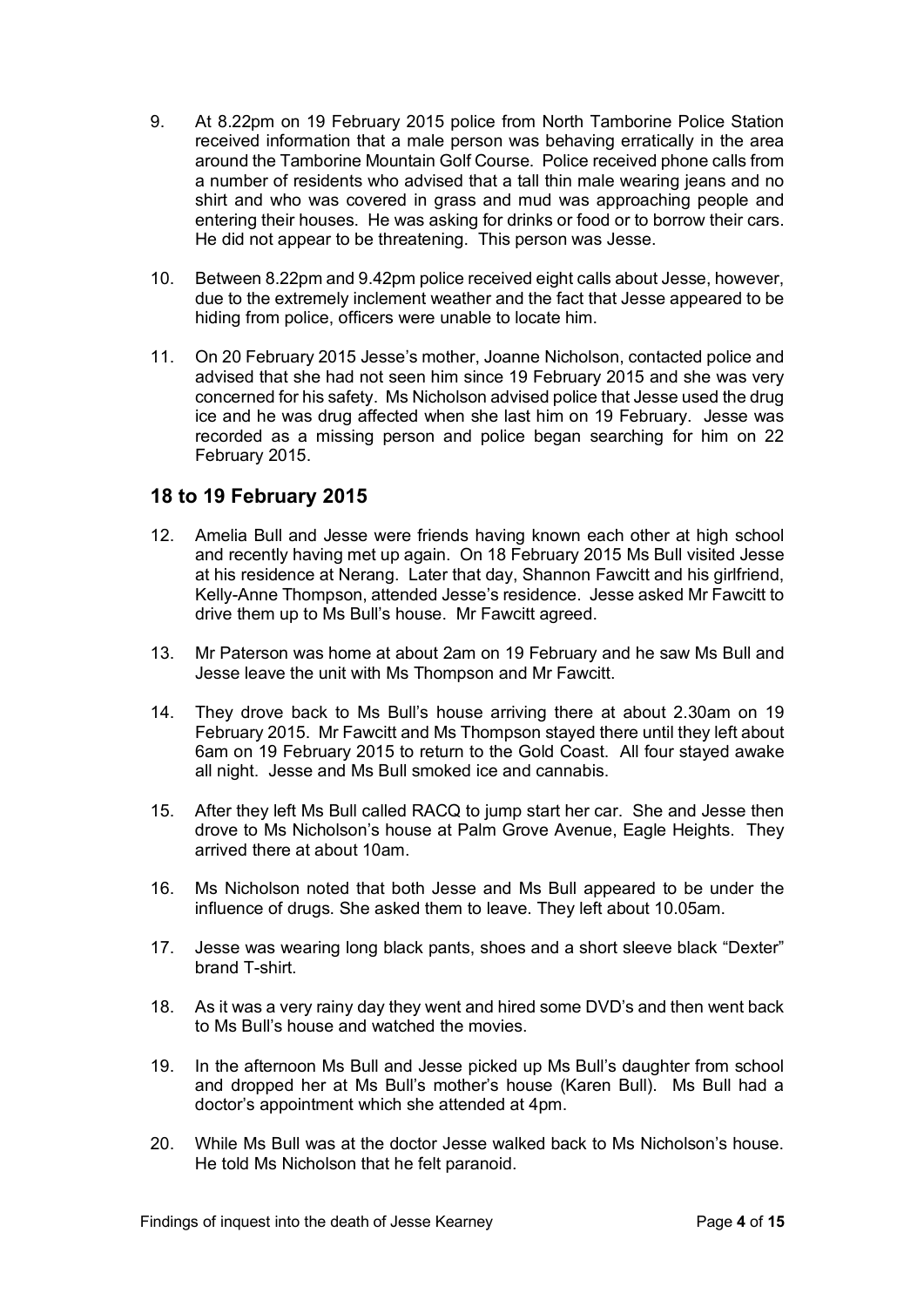- 21. When she finished at the doctor Ms Bull drove to Ms Nicholson's house and picked Jesse up. Ms Nicholson never saw Jesse again.
- 22. Ms Bull and Jess arrived at Ms Bull's house at 4.30pm. Jesse was acting strangely. He was becoming paranoid and imagining that things were on the floor. Ms Bull vacuumed the floor to placate him. She then went out to her car to change her tyre.
- 23. At about 7pm Ms Nicholson phoned Ms Bull and asked to speak with Jesse. Ms Bull told her he was not there. Both Ms Bull and Ms Nicholson tried to ring Jesse but his phone was turned off.
- 24. Ms Bull drove around looking for Jesse. At one point Ms Bull saw Jesse jump out of some bushes on the side of the road. He then ran away.
- 25. Ms Bull was stopped by police who were looking for a male person who had been sighted by residents numerous times that night. She told them that it was Jesse and he had left her house at about 7pm.
- 26. Ms Bull drove to Ms Nicholson's house at Eagle Heights. She arrived there at about 10.30pm. She and Ms Nicholson drove back to her house in separate cars. They confirmed that Jesse was still not there. Ms Nicholson collected Jesse's belongings.
- 27. Ms Nicholson and police continued to search for Jesse throughout the night.

## <span id="page-4-0"></span>**Sightings of Jesse on 19 February 2015**

- 28. Residents of Tamborine Mountain saw Jesse at various times between about 7.15pm and 9.45pm on 19 February 2015.
- 29. At first Jesse was seen wearing dark long pants. He was then seen naked. At about 7.45pm he was given a pair of jeans. Thereafter he was seen wearing those jeans (also described as long pants).
- 30. At about 7.15pm Jennifer Shields was at her house on Coomera Gorge Drive, Tamborine Mountain, when she heard noise from her kitchen. She went into the kitchen and saw a man wearing a dark pair of jeans and holding a bundle of clothes. He was covered in scratches like he had fallen in bushland. He was sweating and seemed to be panicking. He said he needed a car because people were chasing him to kill him. He asked for a drink.
- 31. Ms Shields considered that he was "off his face on ice". She gave him a flask of water but he couldn't work out how to lift it to his mouth and tipped it over her kitchen bench. Ms Shields talked him into leaving her house and he took an orange from a fruit bowl and the water flask with him.
- 32. Ms Shields called 000. She later identified the male person as Jesse.
- 33. At about 7.30pm Gaia Meyjes-Brown was driving north on Guanaba Road towards the golf course. She was nearing the intersection with Golf Course Road when she saw a naked man jump down from the embankment on the left and land in the ditch beside the road. She braked heavily and he ran across the road in front of her car.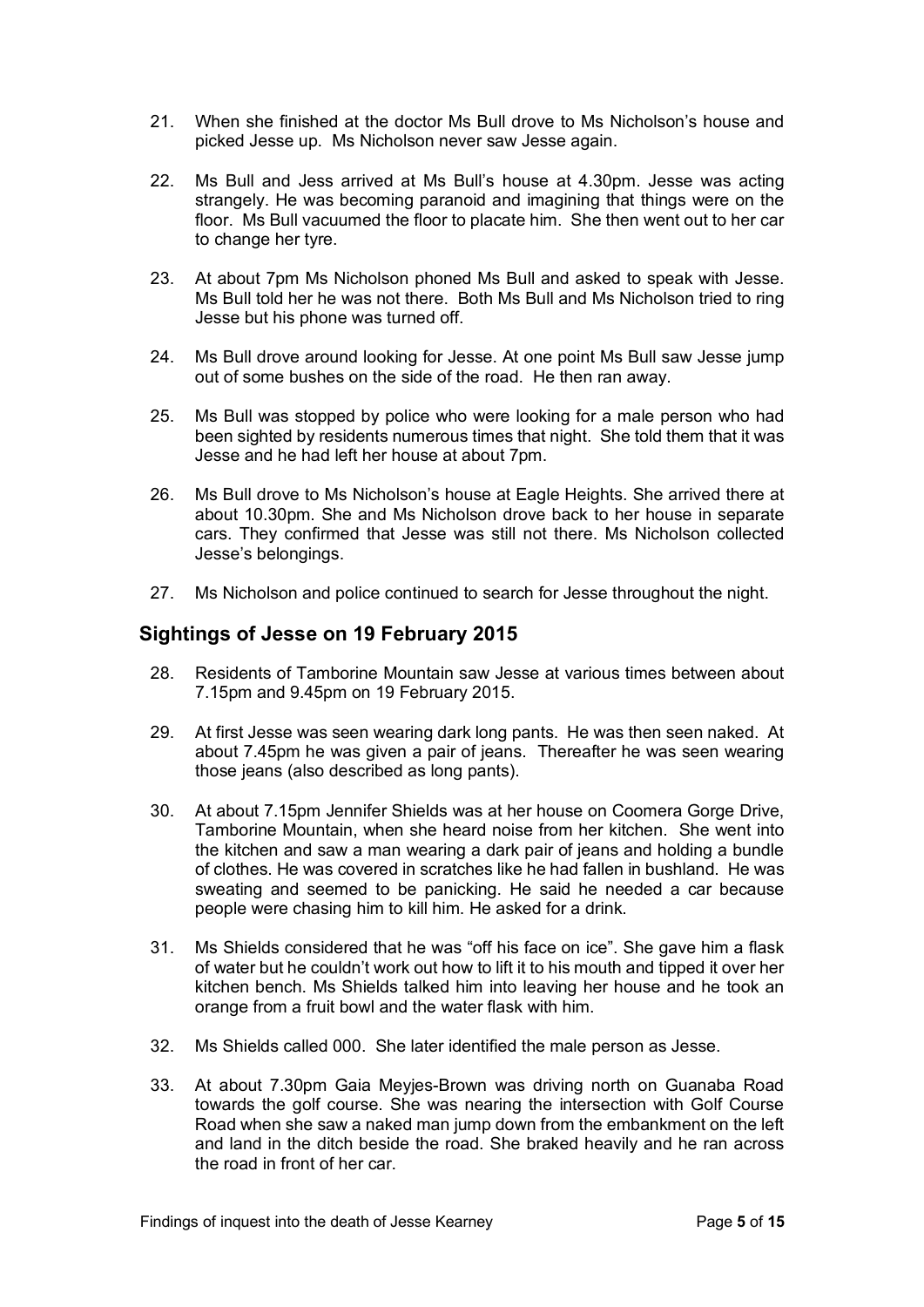- 34. Mr Hansford resided on a 50 acre property on Golf Course Road. He was at home on 19 February. At about 7.45pm he heard his front sliding door open. Mr Hansford walked down the hallway and saw a naked male who was wearing nothing but two hats on top of each other. Mr Hansford saw that the hats were those belonging to his wife. The male had scratches, leaves and sticks all over him. He was very agitated. He asked Mr Hansford for his car. He said people were shooting at him. Mr Hansford didn't believe him as he hadn't heard any gun shots.
- 35. Mr Hansford went to his bedroom and got some clothes a pair of blue jeans and a striped shirt. The male walked through the house and picked up a blue denim skirt from a washing basket. He put on the jeans and held the shirt and the skirt. He then went into the kitchen and drank some orange juice. He went to the kitchen tap and turned it on to get a drink but turned on the hot water instead of the cold. He then walked to the other end of the house and hopped over a railing on the verandah and dropped out of sight.
- 36. Mr Hansford went to check the cabins on his property but did not see the male again. He returned to the house and his wife called the police.
- 37. A few days later Mrs Hansford found the blue skirt on a barbed wire fence in the paddock towards Guanaba Road/Henri Robert Drive.
- 38. At about 8.25pm Mr Ronald James was at home with his wife at their house on Golf Course Road, Tamborine Mountain. He heard someone at the door. He opened the door and saw a male person standing there. Jesse was wet and covered in mud and grass. He was wearing long trousers but had no shirt or shoes.
- 39. Jesse appeared very agitated and said words to the effect, "I need your car, someone's trying to kill me."
- 40. Mr James told Jesse that he didn't have a car. Jesse then ran off towards Mr James' neighbour's house. Jesse jumped over a rose hedge and down a four foot high retaining wall and then ran off. Mr James went to his neighbour's house and told her what had occurred and then went home and called the police.
- 41. Anja Brannolte lived at Ocean View Parade, Tamborine Mountain. She was at home on 19 February 2019. At about 9pm she saw a person run across her back deck past her back door. She looked outside and saw a dark figure run off up the back of her property towards the golf course. She saw wet bare footprints on her verandah.
- 42. At about 9.10pm, Joscelyn Keulemans heard a knock on her door at Jenyns Road, Tamborine Mountain. She opened the front door but left the screen door closed. She saw a man wearing only long pants and carrying a piece of clothing. He was completely wet.
- 43. He asked whether he could come inside for a drink of water as there were people after him and he needed a rest. She said she could not let him in. He looked disappointed and walked off towards her fence and jumped over it into her yard. Ms Keulemans warned him not go to into her yard but he continued. She called the police at 9.18pm.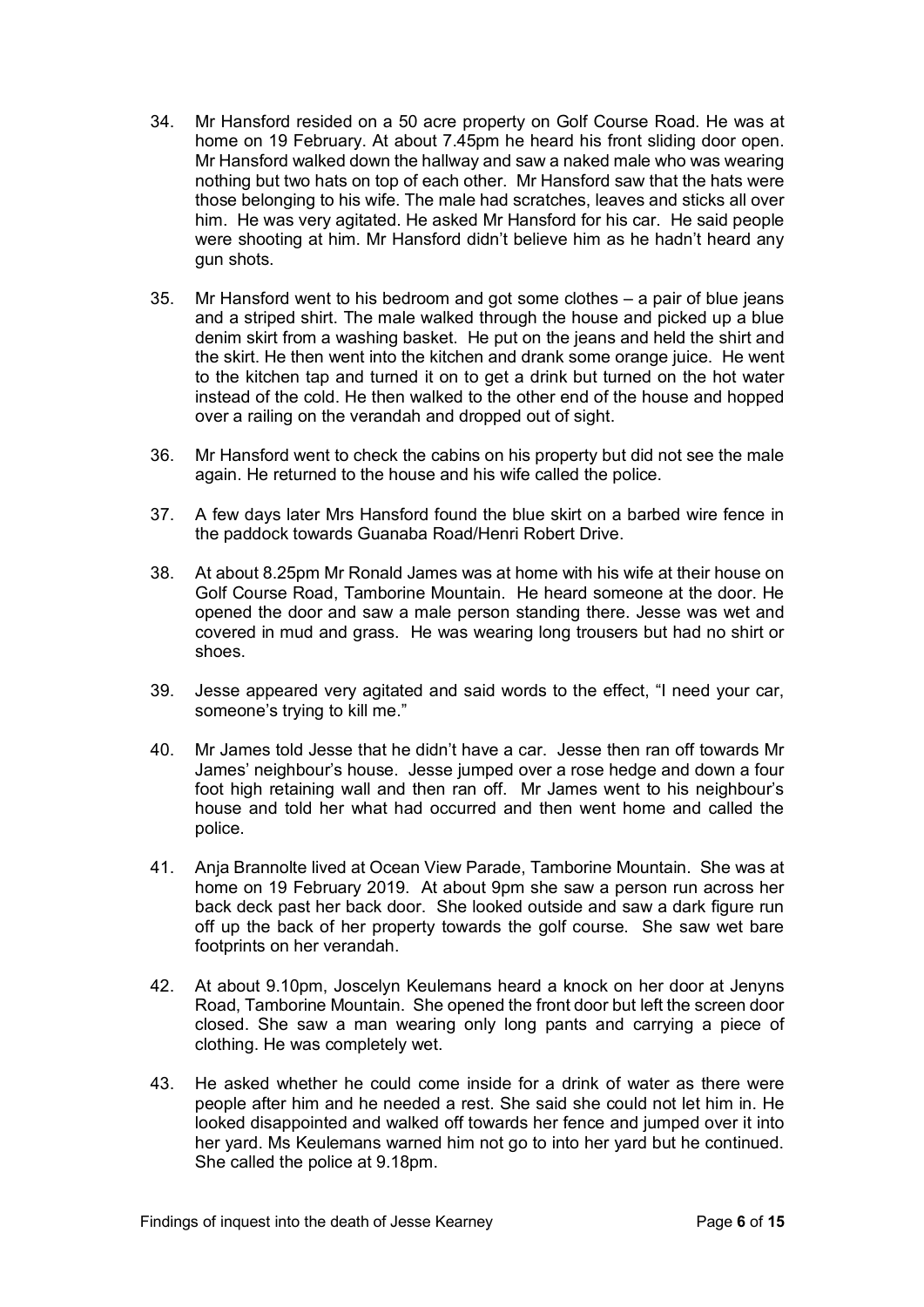- 44. Ms Keulemans later saw a photo of Jesse and thought it was he who came to her door.
- 45. Kevin Arnold was at a meeting at the golf club. At about 9.20pm Senior Constables Edwards and Meiers arrived asking about a male person who had been seen nearby. About 10 minutes after they left a young male person walked into the bar area and said he needed a car as he had to get out of there.
- 46. Mr Arnold saw that the male appeared irrational and in a state of panic. He was only wearing long pants but was holding a shirt or rag in his hand. He was wet and had grass all over him. He ran out and disappeared. Mr Arnold later identified him as Jesse.
- 47. Nicholas Nicholas resided at Golf Course Road. At about 9.40pm he saw a man outside his door. He was wearing blue jeans and Mr Nicholas saw a white waist band protruding from the top of the jeans. He jumped over the gate and Mr Nicholas thought he had fallen but when he looked the man had completely disappeared.

#### <span id="page-6-0"></span>**Searches**

- 48. In the days after Jesse was reported missing police conducted a full land search. The initial search continued for 21 days and involved police, SES and local volunteers.
- 49. Police continued to conduct searches after the initial search and when any new information was received.
- 50. On 27 February 2015 the greens keeper at the North Tamborine golf course found a mobile phone near the first green. It had no back or battery. Examinations revealed that the phone belonged to Jesse and that he last used it at 6.57pm on 19 February 2015 when he made a 9 second call to Ms Bull's phone.
- 51. On 2 March 2015 a pair of jeans was found in water in a creek bed across from the golf course. Mr Hansford identified those jeans as the pair he had given Jesse on the night of 19 February. No DNA could be located on the jeans.
- 52. The location of the phone and the jeans led police to believe that Jesse may have been in the area of a nearby kiwi fruit farm and focussed their attention on an escarpment at the back of that property.
- 53. Police searched the area at the back of the farm on several occasions.
- 54. On 20 June 2015 four police officers used a machete to hack their way through thick lantana and bush at the bottom of that escarpment and managed to find a way to get searchers into the area.
- 55. On 4 July 2015 police returned with SES vertical rescue teams and ground crews. Searchers rapelled down the cliff face and at the bottom of that cliff face found a pair of "Hot Chilli" brand white board shorts with grey stripes. In the pocket of those shorts was a glass "ice" pipe and a small clip seal plastic bag containing some green leafy material believed to be cannabis.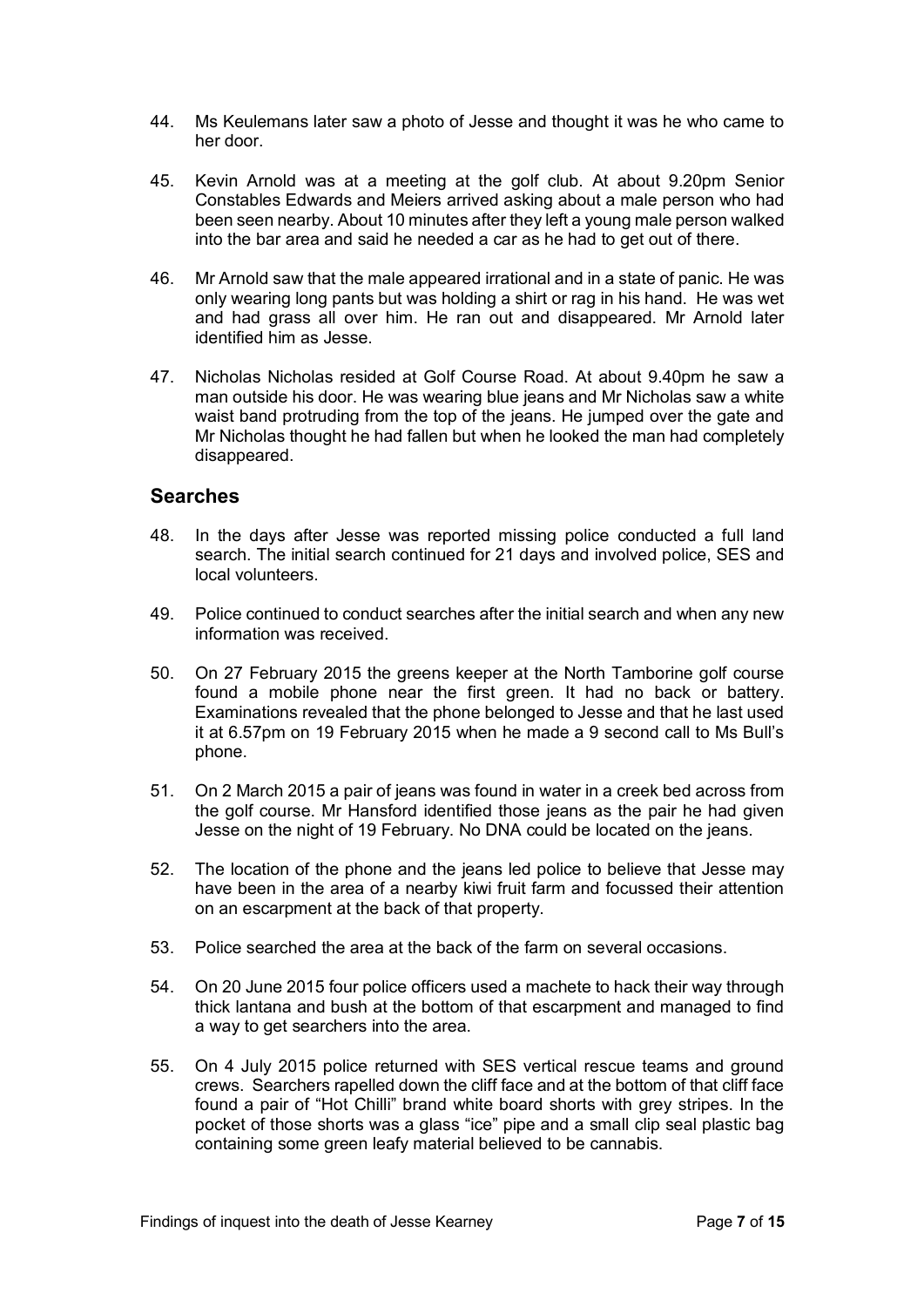- 56. Those shorts were identified by Karen Bull as those worn by Jesse on the afternoon of 19 February. Tests failed to identify any DNA on the shorts.
- 57. Numerous other searches of the area were conducted by police officers, SES ground and vertical rescue teams, police dogs, police cadaver dogs, water police including divers, and police helicopter crews. Nothing further was found.
- 58. On 6 November 2015 Ms Nicholson found a pair of black men's pants in the Nerang River. She believed they belonged to Jesse. Tests were conducted but no DNA could be identified.
- 59. Lovely Stadlman, an acquaintance of Jesse, told police that her mother who is psychic said that Jesse's body was a shed at the end of Jakarta Court, Mount Tamborine. Police searched the area and found nothing.
- 60. The last full scale land search of the escarpment and the area where the jeans were found was conducted by police and 45 SES volunteers on 8 November 2015.
- 61. In December 2018, Kylie Cole, a friend of Jesse's, told police that Jesse was buried in a certain location on the mountain.
- 62. Police organised for cadaver dogs to visit the location. They gave a positive indication that there were remains at the site. From 23 to 24 January 2019 police officers excavated 8 tonnes of soil from the location. The excavation was carried out by hand with shovels.
- 63. All of the soil excavated was sieved. They excavated the area until they hit rock on all sides and they could dig no deeper without utilising earthmoving equipment. They found no indication that the site had previously been dug up. Nothing of interest was located.

#### <span id="page-7-0"></span>**Rumours and Allegations**

- 64. There were rumours circulating amongst Jesse's friends and acquaintances that Jesse was abducted, taken off the mountain and murdered due to his involvement in dealing drugs.
- 65. Police fully investigated these rumours and concluded that none of the rumours could be substantiated.
- 66. Those allegations were further explored at this inquest.

## <span id="page-7-1"></span>**The inquest**

67. The inquest commenced on 1 July 2020 at Southport. Fifteen witnesses were called to give evidence: four police officers involved in the investigation into Jesse's disappearance; one forensic medical officer; and 11 persons who had or were believed to have information regarding the circumstances surrounding Jesse's disappearance.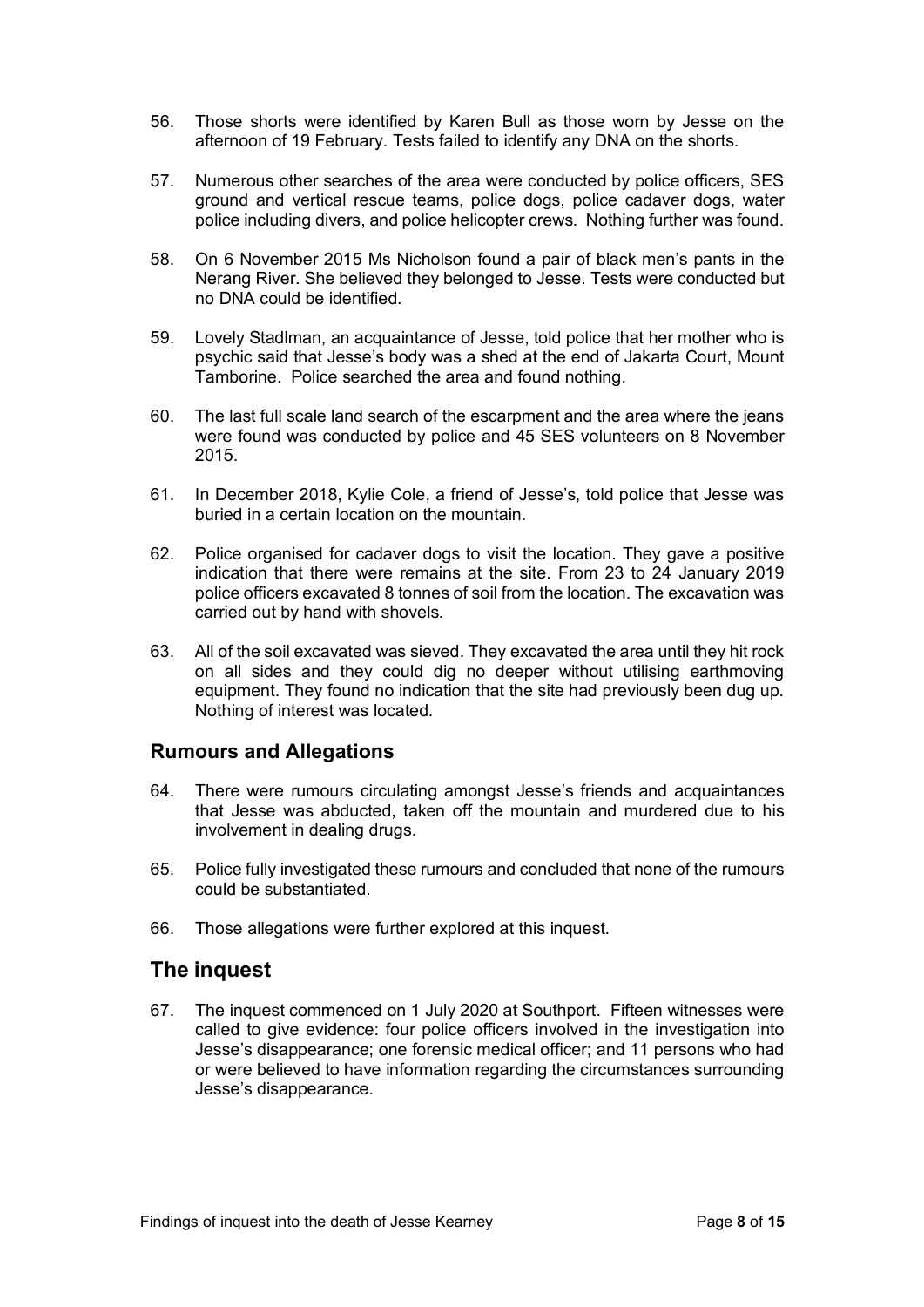## <span id="page-8-0"></span>**The evidence**

#### *Senior Constable Brendan Edwards*

- 68. SC Edwards has been stationed at the North Tamborine Police Station since 2002. He has an extensive knowledge of the area. He has been a qualified Field Search Co-ordinator since 2014. He knew Jesse and Joanne Nicholson as local residents.
- 69. SC Edwards has been involved in this investigation since the night Jesse was last seen. He was working on a 2pm to 10pm shift on 19 February 2015. The station was preparing for a disaster management situation due to concerns as Tropical Cyclone Marcia was impacting the area that night. Police had received calls regarding fallen trees and power lines due to the strong winds and rain which was occurring.
- 70. At about 8pm he was at the station with Senior Constable Miers. SC Miers received a call from Gaia Meyjes-Brown who reported that she had just seen a naked male jump out in front of her car as she was driving on Guanaba Road near the intersection with Golf Course Road.
- 71. Shortly thereafter a second call was received regarding a male person acting in a similar manner in the area. SC Edwards and SC Miers left the station and commenced patrolling in the area in an attempt to find the person.
- 72. While they were out looking they received further information on the radio that more calls had been received reporting a naked male entering private residences. He was stating that people were after him and asking to borrow a car.
- 73. SC Edwards and SC Miers used side lights and a spotlight searching for the person.
- 74. They attended the addresses from which reports had been made.
- 75. They were driving on Jenyns Road when a vehicle approached driven by Ms Bull. She told the officers the person they were looking for was Jesse and he had left her house about an hour earlier and she didn't know where he was.
- 76. They went to the Golf Club and asked the persons there to call police if they saw Jesse. They then continued patrolling the area.
- 77. At about 9.30pm they received a call that Jesse was at the Golf Club. They immediately drove there and were told that Jesse had been there but upon being told police were looking for him he ran out towards the golf course and disappeared out of sight.
- 78. SC Edwards and SC Miers continued patrolling and using a loud speaker to call out to Jesse and ask him to come out and speak to them. They continued doing this until 10.30pm. At that time they'd had no further reports and found no sign of Jesse.
- 79. That night SC Edwards searched the residence of Ms Bull and found nothing of interest.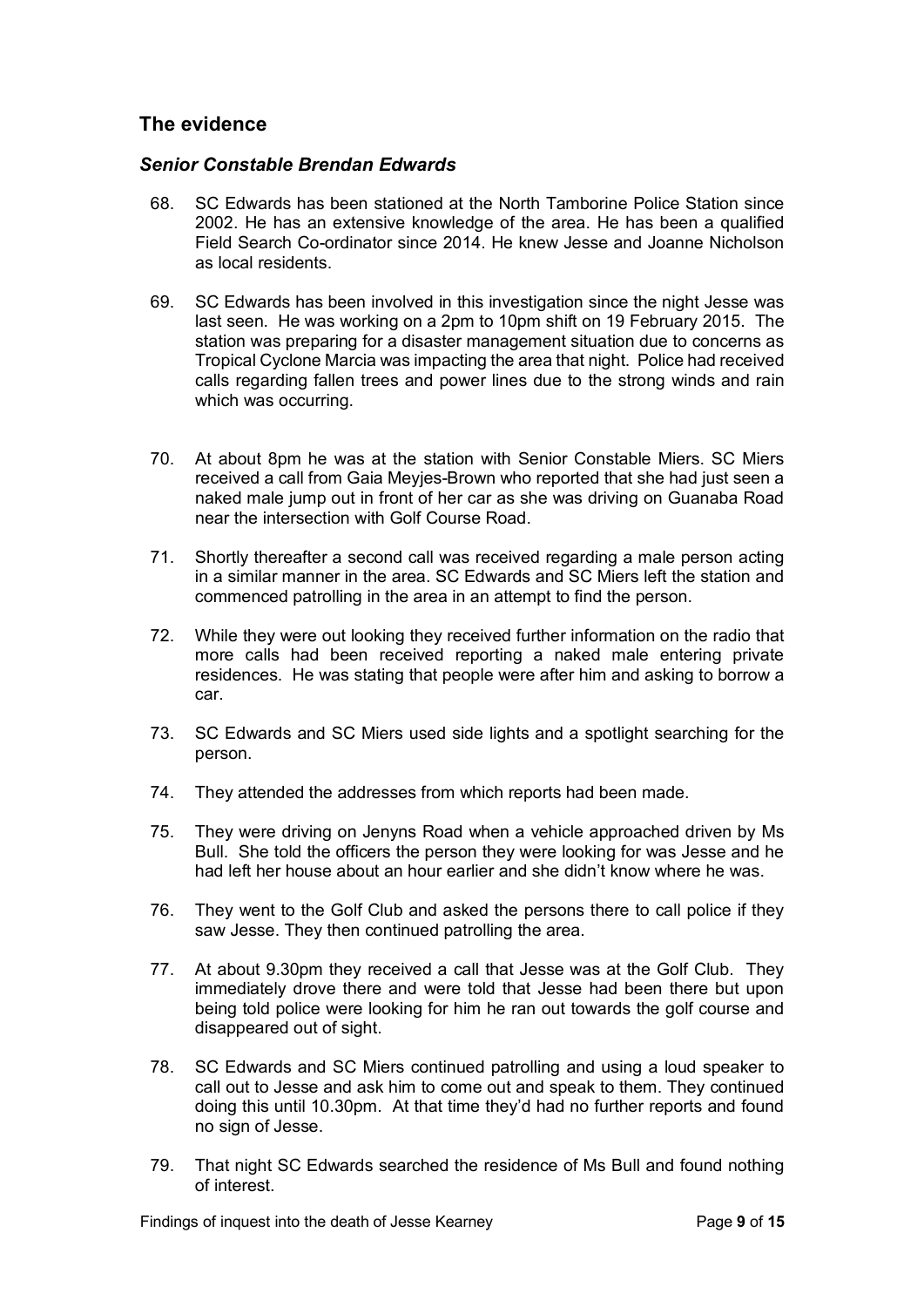- 80. SC Edwards started work the next day at 8am and learned that Jesse had not been found. He then arranged for police to attend Jesse's residence at Nerang. He spoke to Ms Nicholson who confirmed that Jesse was still missing and she had seen him twice on 19 February and believed he was under the influence of drugs at those times.
- 81. SC Edwards arranged for a BOLO (be on the lookout) alert to be issued to Gold Coast and Logan police. He established that Jesse had not been admitted to hospital.
- 82. SC Edwards completed and lodged a Missing Persons Report.
- 83. Police attended Jesse's unit again on 21 February and conducted a search of the unit.
- 84. Searches of the area commenced on 22 February. The searches incorporated SES volunteers and police officers including water police.
- 85. Every home in the area was door knocked and yards were searched.
- 86. SC Edwards conducted extensive investigations and searches. He continued to oversee and personally conduct searches in the area for the next ten months.
- 87. Taking into account the searches that had already been conducted and the geography of the area, SC Edwards came to believe that Jesse could have gone to the kiwi fruit farm across the road from the golf course which backs onto a steep escarpment. He oversaw the searches of the escarpment and surrounding area.
- 88. SC Edwards concluded that Jesse had fallen or climbed down the escarpment and died there and due to the impenetrable nature of the vegetation searchers had been unable to find his remains.

#### *Sergeant Michael Jones*

- 89. Sgt Jones gave evidence that he is a qualified search co-ordinator and has been for approximately 20 years. He recalled that on 19 February 2015 all police officers were recalled to duty as Tropical Cyclone Marcia was impacting Tamborine Mountain. He was the officer in charge of the station at that time and was in charge of the initial searched and inquiries in regard to Jesse.
- 90. Sergeant Jones said that it was apparent by 22 February 2015 that Jesse was missing and full searches commenced. Although other police had spoken to the people who saw Jesse on 19 February 2015 Sergeant Jones spoke to them again including Mr Hansford.
- 91. After many searches had been conducted and the jeans that Mr Hansford had given Jesse were found, police developed a theory that Jesse may have been heading towards an area behind the kiwi fruit farm.
- 92. Sergeant Jones gave evidence of the extensive lengths police officers went to in order to search that area.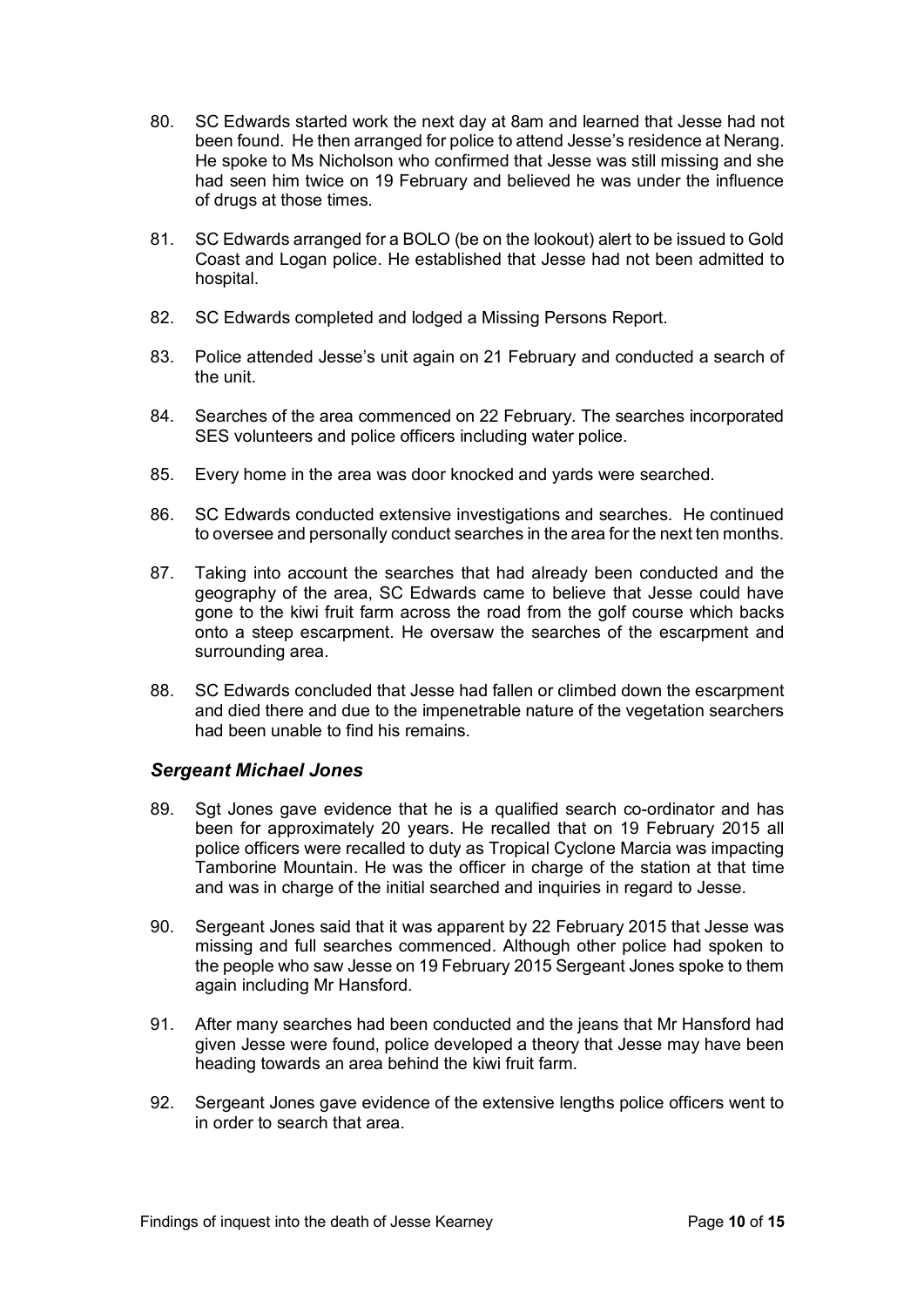93. Sergeant Jones continues to be distressed that Jesse remains missing. He returned to the area and conducted further searches in 2016 but did not locate anything relating to Jesse.

#### *Detective Sergeant Darren Ward*

94. Detective Ward was involved in the investigation from its commencement as well as the searches. He located the board shorts at the bottom of the cliff. He believes it is most likely that Jesse died in that area.

#### *Detective Acting Sergeant Sean Hayter*

- 95. Detective Hayter became involved in the investigation into the disappearance of Jesse in December 2018 when Kylie Cole told police that Jesse was buried on the mountain.
- 96. Detective Hayter organised for cadaver dogs to visit the location she identified. They gave a positive indication that there were remains at the site. Police officers, including Detective Hayter, excavated 8 tonnes of soil from the location. The excavation was carried out by hand with shovels.
- 97. Detective Hayter gave evidence that all of the soil excavated was sieved. They excavated the area until they hit rock on all sides and they could dig no deeper without utilising earthmoving equipment. He saw no indication that the site had previously been dug up. Nothing of interest was located.

#### *Matthew Lloyd*

98. Mr Lloyd knew Jesse in the months before his disappearance. Mr Lloyd was called to give evidence as it was suggested he may have some knowledge of the events surrounding Jesse's disappearance but he did not provide any information which was reliable or of assistance. He was not a credible witness.

#### *Jessica Pascoe*

- 99. Ms Pascoe gave evidence that she was with Jesse before he left his unit on 18 February 2015 to go to Tamborine Mountain with Mr Fawcitt and Ms Thompson. She said she had never seen him so intoxicated. He wasn't making much sense and was talking gibberish. She said that Mr Fawcitt attended the unit and Jesse asked him to drive him and Ms Bull to Ms Bull's residence.
- 100. Ms Pascoe said she phone Jesse later and he sounded like he was still under the influence of drugs.
- 101. Ms Pascoe said that about 2 or 3 days after Jesse disappeared she visited Ms Bull and asked her what happened to Jesse. She said that Ms Bull said that she didn't know.
- 102. Ms Pascoe said that Mr Fawcitt was driving a white van when he left with Jess and Ms Bull and she made a note of the registration number of that van and later gave it to Detective Ward when she met him at a skate park. Detective Ward denied that he met Ms Pascoe at the park. He said she agreed to meet him but then didn't attend the meeting. He denied that she gave him a registration number. I accept the evidence of Detective Ward.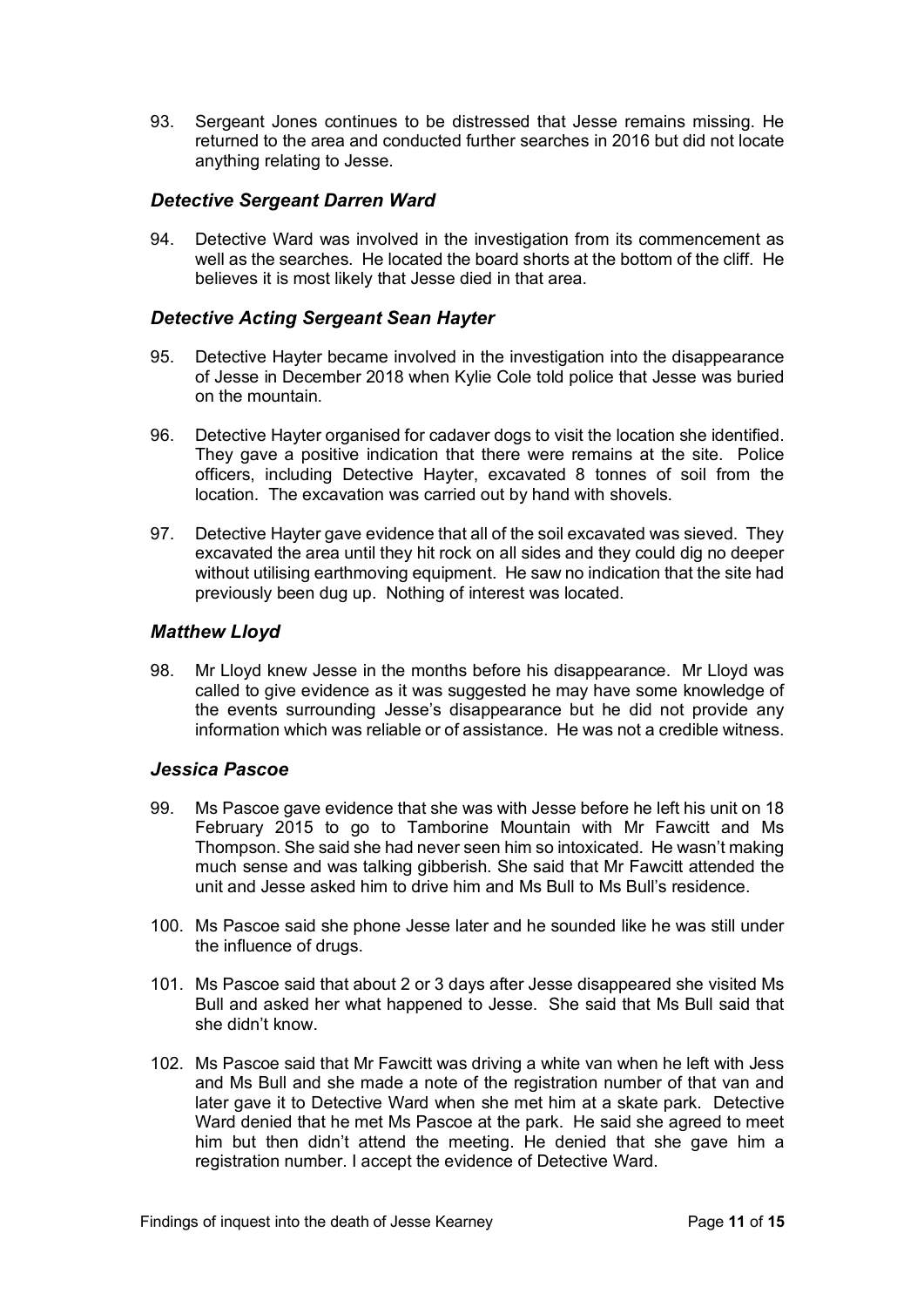#### *Casey Paterson*

- 103. Mr Paterson gave evidence that he lived with Jesse at Jesse's unit at Nerang. He last saw Jesse on 18 February 2015. He said that Jesse had not slept for 24 to 48 hours before he left the unit.
- 104. Mr Paterson said that Jesse had always smoked cannabis but started using ice about a month before he disappeared. He said that he received some strange text messages from Jesse on the afternoon of 19 February 2015 in which Jesse mentioned being "set up" and he thought that Jesse was "fried" i.e. paranoid from the effects of ice.
- 105. Mr Paterson identified the board shorts found at the bottom of the cliff face as those he had owned and given to Jesse. He said that Jesse was wearing those shorts on the afternoon of 18 February 2015 when he left his unit to travel to Tamborine Mountain.
- 106. Mr Paterson said that the ice pipe located in the pocket of the board shorts looks like the ice pipe that Jesse used.
- 107. Mr Paterson saw shown a photo of the black trousers found by Ms Nicholson near the Nerang River and said that he did not recognise them at all.

#### *Lovely Stadlman*

108. Ms Stadlman gave evidence that she was friends with Casey Paterson but did not know Jesse well and had only met him a few times before he disappeared. She could provide no relevant information in regard to Jesse's disappearance.

#### *Amelia Bull*

- 109. Ms Bull stated, as she had previously told police, that Jesse left her house while she was in her garage at about 7pm on 19 February 2015 and she saw him later that evening run across a road.
- 110. Ms Bull stated that she saw Jesse three weeks before the inquest at Coles at Labrador. This is obviously untrue. It was apparent from Ms Bull's own evidence that she is unwell and has been for some years. She has been on an involuntary treatment order and has spent long periods as an inpatient at Mental Health Units. She is not a credible witness.

#### *Shannon Fawcitt*

- 111. Mr Fawcitt's evidence, which is corroborated by phone records, the statement provided by Kelly Thompson and the evidence of Ms Bull, is that he drove Jesse, Ms Bull and his then girlfriend, Kelly Thompson, to Ms Bull's house on the evening of 18 February 2015. They drove there in his mother's silver sedan. He and Ms Thompson spent some hours there and in the early morning he and Ms Thompson left and returned to Nerang.
- 112. He said that Ms Bull and Jesse were acting strangely during the night. He had taken two syringes to Ms Bull's house for the purpose of injecting ice. One of them went missing that night.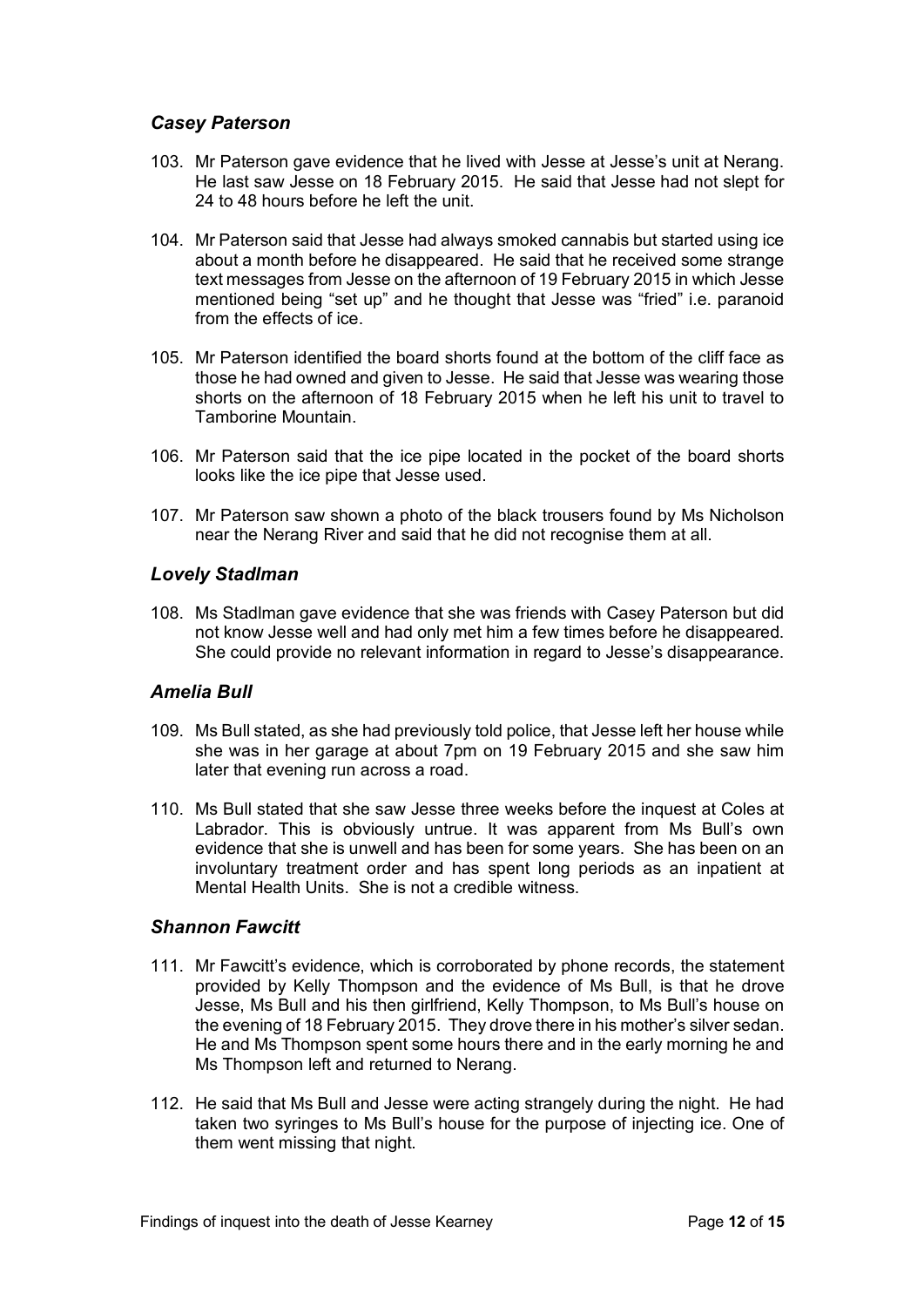- 113. Mr Fawcitt said he has never owned a white van and was not driving one at the time of Jesse's disappearance.
- 114. I accept the evidence of Mr Fawcitt.

#### *Kylie Cole*

- 115. Ms Cole gave evidence that Ms Bull told her that Jesse had been taken from her house by Jason Hoffman. She said Ms Bull said that Mr Hoffman was in a shed on her property and when Jesse returned from somewhere he came out and took him away.
- 116. Ms Cole told police that she believed Mr Hoffman had killed Jesse because he owed him \$500 for drugs from about 2007. She told police that she believed Jesse was buried at a site on Tamborine Mountain. She said that Jason Hoffman took her there and showed her some pre-dug holes and said it was his dumping site.
- 117. As stated above, police excavated 8 tonnes of soil without finding any remains or indications that Jesse had been there. Ms Bull told the court there is no shed on that property. She denied saying that to Ms Cole and denied that Mr Hoffman was at her house that night. She said she had not seen him for some five weeks previously when he moved out of her house after they argued.
- 118. I find that Ms Cole was an unreliable witness and I do not accept her evidence.

#### *Ben Watts*

- 119. Mr Watts was Jesse's friend and last saw him in 2010.
- 120. Mr Watts knows Mr Hoffman well as Mr Hoffman was in a relationship with his mother. Mr Watts said he never knew Mr Hoffman to be violent or threatening.

#### *Luke Fuller*

121. Mr Fuller knew Jesse for about ten years. He last saw him about two weeks before he went missing when Jesse stayed at his place for three days. At that time he was concerned about Jesse's wellbeing – he was "skin and bone" and it was apparent he had not been eating. Jesse told Mr Fuller that he had been using ice and Mr Fuller could see that he was drug affected. He described Jesse as "scattered" and not thinking straight.

#### *Jason Hoffmann*

122. Mr Hoffman gave evidence that he knew Jesse but had not seen him since about 2007. He stated he had no information concerning Jesse's disappearance. He said that Jesse did not owe him any money. I accept his evidence.

## *Dr Adam Griffin*

123. Dr Griffin is the Director of the Clinical Forensic Medicine Unit and a Clinical Forensic Medical Officer.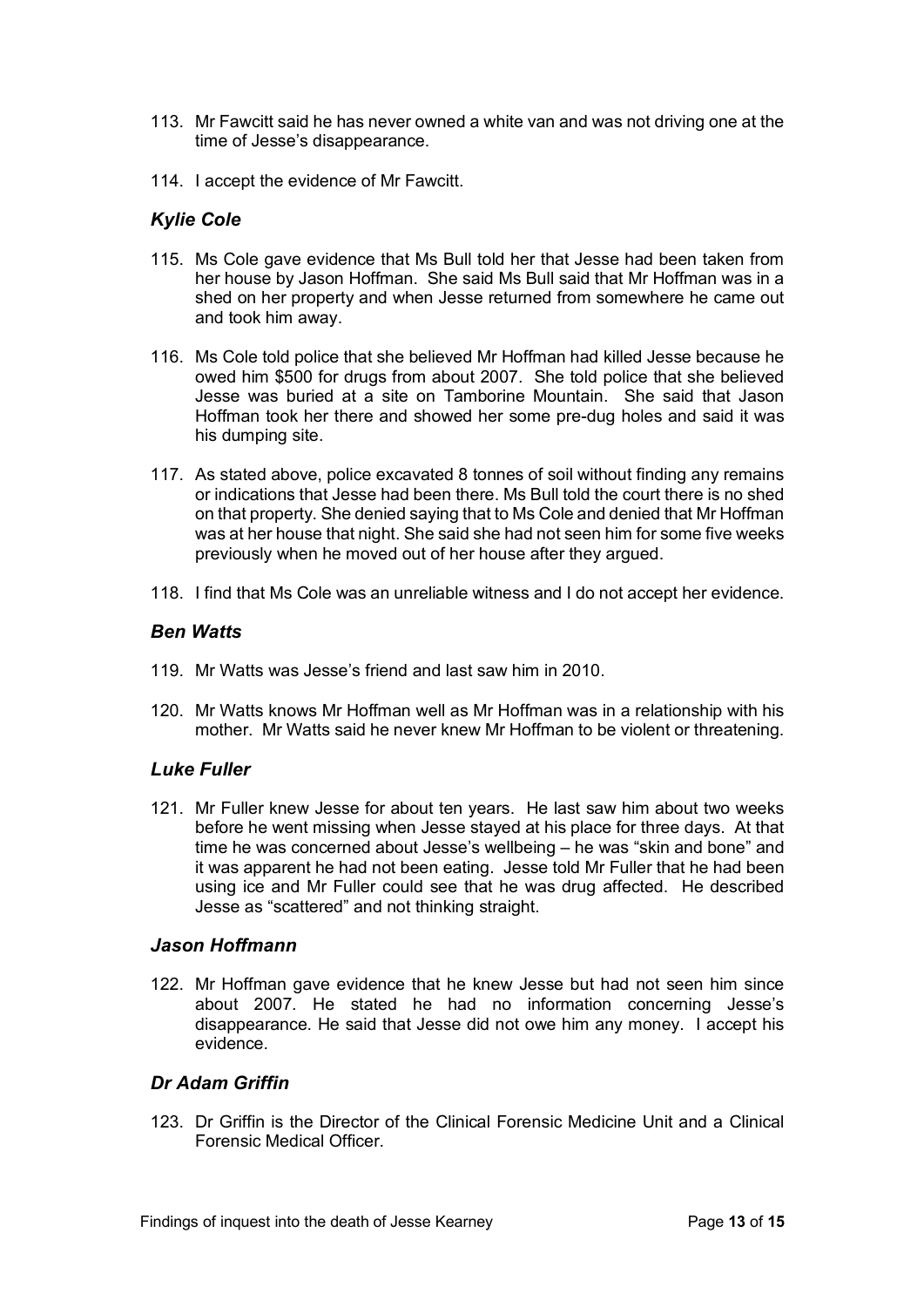- 124. Dr Griffin provided an opinion as to how the use of methylamphetamine might have impacted on Jesse on the night of his disappearance including his awareness of surroundings, his decision-making and his susceptibility to the elements.
- 125. Dr Griffin noted that it was raining heavily on Tamborine Mountain the night of 19 February 2015 and the minimum temperature was about 21 degrees Celsius.
- 126. Dr Griffin stated that the use of methylamphetamine could result in:
	- a. Elevated respiratory rate;
	- b. Elevated heart rate;
	- c. Hypertension;
	- d. Prolonged wakefulness leading to a "crash" period characterised by profound fatigue;
	- e. Wide variations in blood pressure that may result in heart attacks and strokes;
	- f. Psychotic symptoms including delusions, paranoia, agitation and violence;
	- g. Thermoregulatory derangement which may result in increased body temperature (hyperthermia) or decreased body temperature (hypothermia).
- 127. Dr Griffin concluded that Jesse was at risk of hypothermia on the night of 19 February 2015 because he was:
	- a. Affected by a substance;
	- b. Not thinking clearly;
	- c. Exposed to wind and rain;
	- d. Dressed inappropriately for the weather.
- 128. Dr Griffin noted that Jesse was seen to experience difficulty with coordination associated with drinking from a flask and a water tap. Loss of coordination and confusion are symptoms of hypothermia as is paradoxically undressing.
- 129. Withdrawal of methylamphetamine after a period of sleeplessness can cause an abrupt loss of consciousness.
- 130. Dr Griffin stated that a person who loses consciousness, partly clothed or unclothed, whilst affected by substances and exposed to rain and wind is at high risk of suffering hypothermia resulting in death.

## <span id="page-13-0"></span>**Conclusions and Recommendations**

#### <span id="page-13-1"></span>**Conclusions**

- 131. I have considered the submissions made by Counsel Assisting and Ms Marr for Ms Nicholson. Both submit that there is no credible information on which to base a finding that any person had any involvement in the disappearance of Jesse. I agree with those submissions.
- 132. I find that the persons who made such allegations did so either on the basis of unreliable information provided to them by others or fabricated the allegations themselves, possibly by way of attention seeking or because, due to long term and serious drug use, they are delusional.